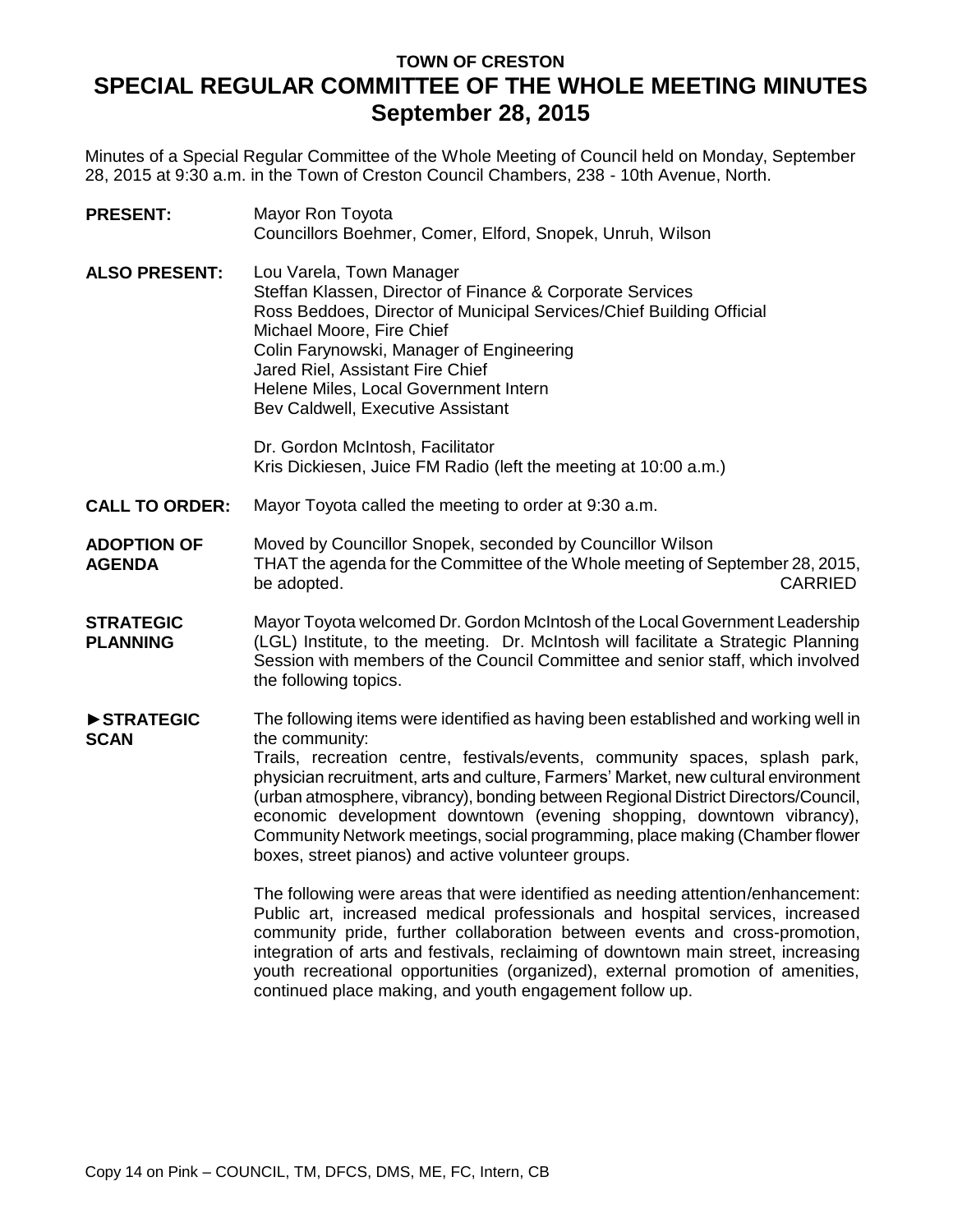**STRATEGIC TOPICS** ►**INFRA-STRUCTURE** The following were identified as working well with respect to Town infrastructure: Highway realignment (Phase I complete), good road maintenance, new wastewater treatment plant on-line, off-leash dog park, Asset Management Plan, sustainability plans, grants for water infrastructure, downtown trail, Arrow Creek pipeline grant funding, Green Community (electric car charging station, water conservation), incredible response from community re water conservation, and quality staff.

Areas for attention/enhancement were identified as:

Promotion of walkable community (increased trails), connectivity (sidewalk along Northwest Boulevard, and 10<sup>th</sup> Avenue to Cavell Street), internal water system (phases 5 & 6) and Arrow Creek water system, cemetery upgrades, cycling access through the community, non-potable water for irrigation, etc., composting biosolids and recycling programs, mobility enhancement on roads and sidewalks, redundancy in wastewater treatment plant, buildings included in Asset Management Plan, fire hall and town hall spaces.

► **ENVIRONMENTAL** With respect to environmental issues, the following were identified as working well: Staff knowledge regarding climate impact and infrastructure municipal planning (IDF), water conservation – public reception, landfill, renewable energy programs (woodstoves, toilets, composting), yard waste disposal (reduce backyard burning), sustainable community infrastructure plan.

Improvements are needed in the following areas:

Alternative energy programs, landfill (composting), removal of truck traffic on Canyon Street in the downtown core, wastewater treatment plant – collect energy, alternate energy – be more of an example, recreational fire burning, community aesthetics, Green buildings including rainwater collection, alternative development standards, climate change adaptation, ICSP – implementation, and multi-model transportation plan.

►**ECONOMY** With respect to the economy, the following were identified as working well: New businesses (6), downtown revitalization, active Chamber of Commerce, regional economic development (working with the RDCK), highway realignment (Phase I), Business Walks, tourism, regional agriculture (agri-tourism), new wineries, museum tours and other local tours, central hub in the region, Ten Mile Diet, Creston Valley referred to as the 'Tuscany of BC', and performing arts (social) amenities (cultural destination).

Improvements are needed in the following areas:

Promotion of local shopping, cross-border shopping (do not see the US residents coming North), event coordination (duplication and lack of promotion), cultural events (promotion), creation of more positive information regarding new businesses (instead of focussing on those businesses that close), retention of business, planning should a major industry close (vulnerability), reliance on residential tax base, recruitment of more light/heavy industry, marketing airport lands to attract industry, and opportunities for an agricultural hub.

#### ►**GOVERNANCE** Regarding governance, the following was identified as working well: Council/staff/Regional District/Lower Kootenay Band collaboration, public engagement, well managed organization, good quality/competent staff, logical thinking Council, Council Member Reports, good leadership (Mayor).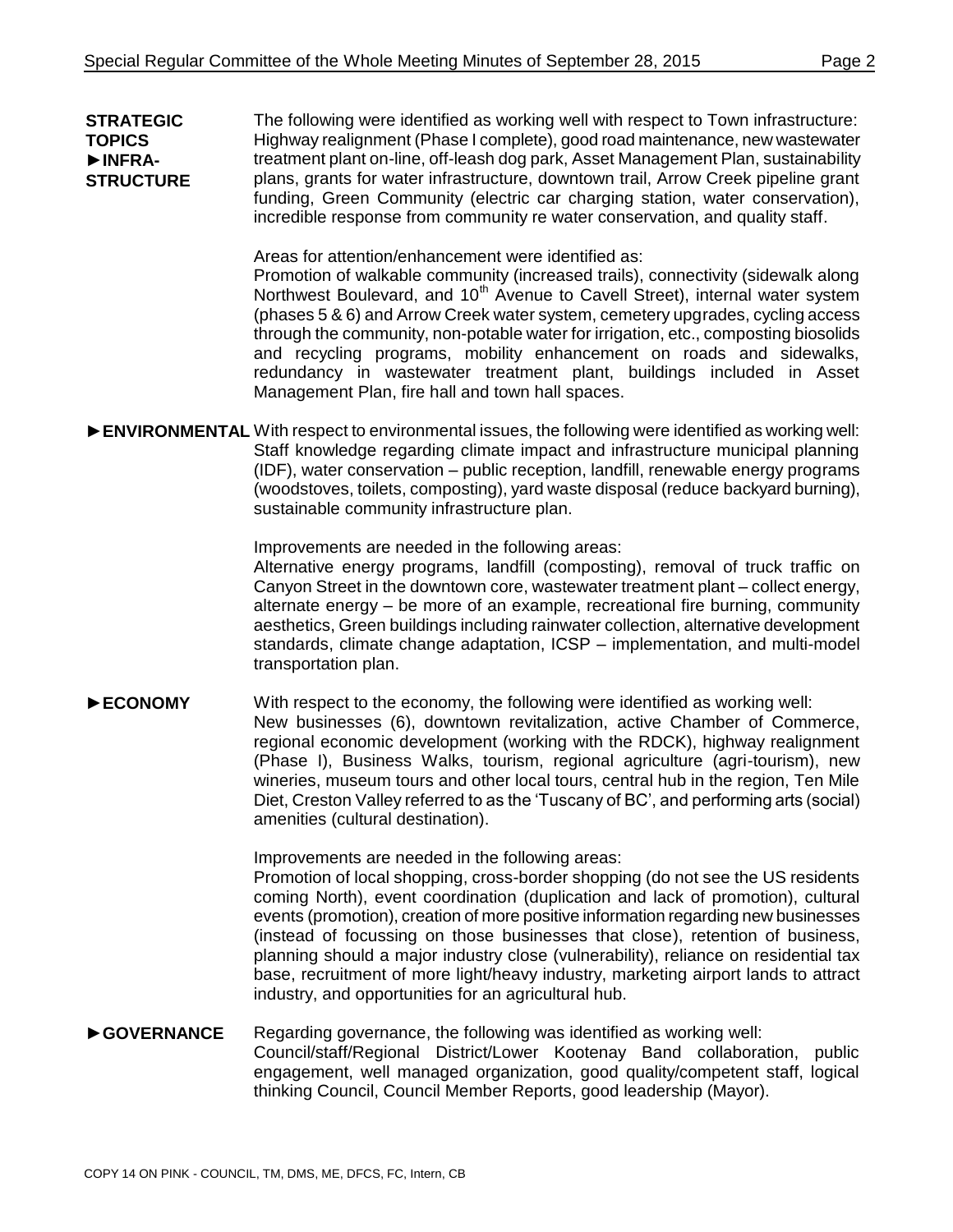|                                          | Improvements are needed in the following areas:<br>and Provincial).                                                                                                                                                                                                                                                                                                                                                                                                                                                                                                                                                                                                                                                                                                                                                                                                   | Enhanced communications (any form possible), better relationship with Regional<br>District members (district municipality), economic development function (improve<br>upon), Official Community Plan back on track, review Town policies (governance vs<br>administrative), improve budget approach (higher level and communicate to public<br>in a way that can be understood), lobby for more government funding (both Federal                                                                                                                                                                                                                                                                                                                                                                                                                                                                                                                                                                                                                                                                                                                                                                                                                              |
|------------------------------------------|-----------------------------------------------------------------------------------------------------------------------------------------------------------------------------------------------------------------------------------------------------------------------------------------------------------------------------------------------------------------------------------------------------------------------------------------------------------------------------------------------------------------------------------------------------------------------------------------------------------------------------------------------------------------------------------------------------------------------------------------------------------------------------------------------------------------------------------------------------------------------|---------------------------------------------------------------------------------------------------------------------------------------------------------------------------------------------------------------------------------------------------------------------------------------------------------------------------------------------------------------------------------------------------------------------------------------------------------------------------------------------------------------------------------------------------------------------------------------------------------------------------------------------------------------------------------------------------------------------------------------------------------------------------------------------------------------------------------------------------------------------------------------------------------------------------------------------------------------------------------------------------------------------------------------------------------------------------------------------------------------------------------------------------------------------------------------------------------------------------------------------------------------|
| <b>STRATEGIC</b><br><b>POSSIBILITIES</b> | - Important; U - Urgent; C - Council (and staff); O - Operational):<br><b>Agriculture Hub</b><br>Fire Hall Report (U-C)<br>Fire Strategy Review (U-C)<br><b>Regional Agri-Tourism</b><br><b>Communication Awareness</b><br>Inflow and Infiltration<br><b>Place Making</b><br><b>Regional Greenhouses</b><br>Downtown Park Space<br><b>Team Work</b><br>Official Community Plan (I-C)<br><b>Hospital Services</b><br><b>Medical Services</b><br>Youth Outdoor Rec. Spaces<br>Improve Social Media<br>Youth Committee (I-C)<br>Composting<br><b>Maintaining Website</b><br><b>ALR Land Utilization</b><br>Regional Trails Advocacy (I-C)<br>Cemetery<br><b>Farmers Market</b><br><b>Succession Planning</b><br>Parking Revenue<br><b>Staffing Capacity</b><br><b>Fire Ground Training Centre</b><br>Event Coordinator (I-O)<br>Tourism<br>Airport Lands Rationale (I-C) | The following were listed as warranting further attention/discussion/improvement (I<br>Highway Realignment Advocacy (I-C)<br>Highway Realignment (Budget Reserve) (I-C)<br>Promote Local Shopping<br>District Municipality (I-C)<br>Regional Fire Service (I-C)<br><b>Wastewater Treatment Plant Redundancy</b><br><b>Public Art</b><br>Well Water System (Town of Creston)<br><b>Festival Integration</b><br><b>Recycling Programs</b><br><b>Connectivity (Trails/Sidewalks)</b><br><b>Policy Updates</b><br>Emergency Management Review (I-O)<br><b>Hotel Tax</b><br><b>Outdoor Burning (Address)</b><br>Advocacy for Other Revenue Sources (I-O)<br><b>Property Acquisition</b><br>Budget Format/Communication (U-O)<br>CV Wildlife Management Area<br>Financial Statements for Novices (U-O)<br>Land Use Application Fee Review (I-O)<br>Community Aesthetics (outlying areas)<br>Economic Development Role for Creston<br>Green Energy (Climate Change) Alternate Development Standards<br><b>Cycle Friendly Community</b><br><b>Improved Customer Service</b><br>Erickson Water Users Agreement (U-O)<br>Grant Readiness Strategy (U-O) Events Calendar/Society-Chamber Mtgs (I-O)<br>Asset Management Software (I-O)<br>Development Cost Charges (I-C) |

**STRATEGIC PRIORITIES**

## The following were listed as Council priorities for 2015/2016 and beyond:

#### **1. Official Community Plan**

- Terms of Reference
- Complete Official Community Plan
- Local Area Plan Implementation (Northwest Boulevard)
- **2. Highway 3 Realignment**
	- Phase II (Cook Street Realignment) Ongoing liaison with MoTI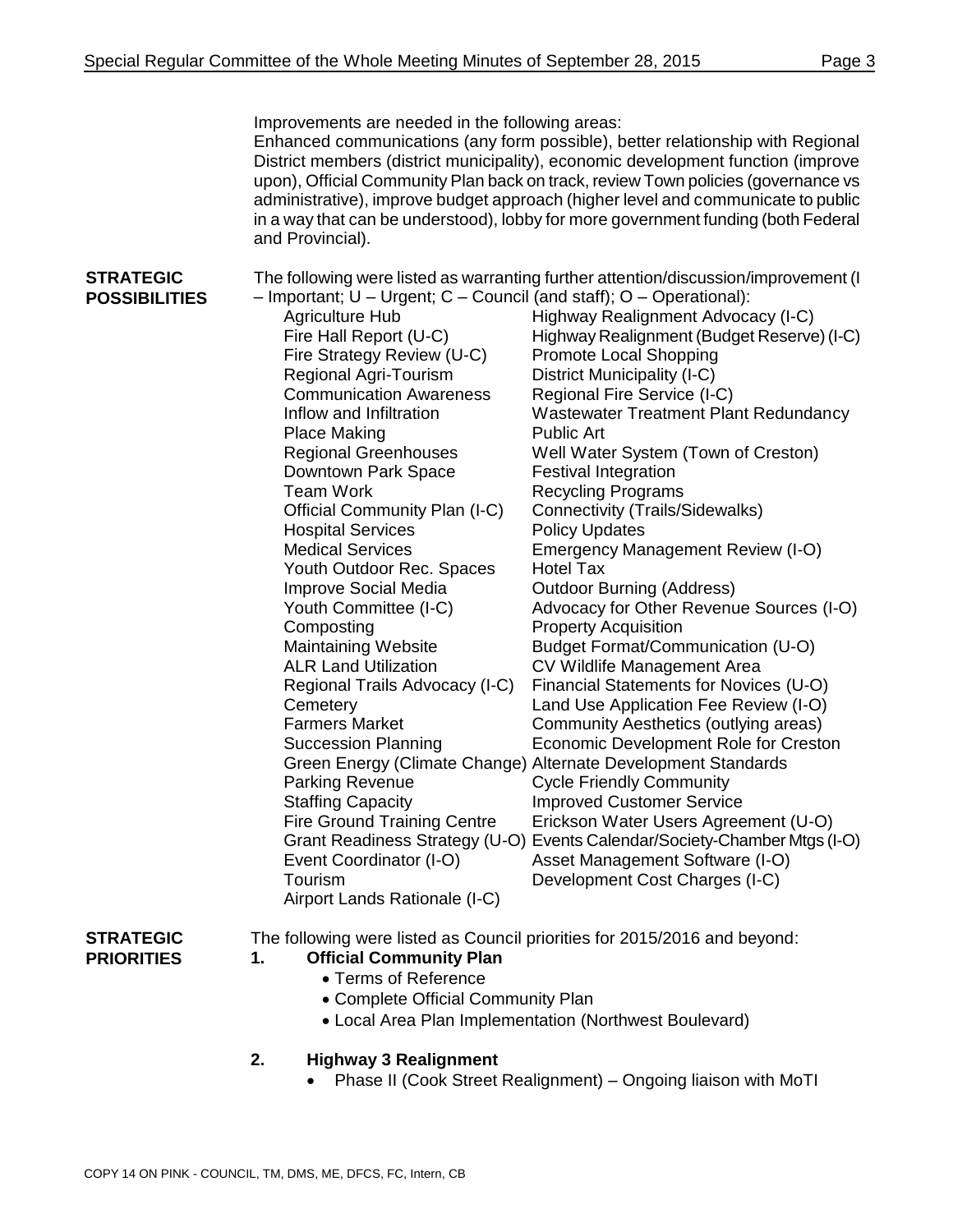## **3. Exploration of a District Municipality (research)**

- How to achieve
- Affordability (Business Case)
- Public Opinion (Public Support)
- Improved Level of Service

## **4. Service Agreements**

- Road Rescue (Jaws of Life); Cemetery; Septage Pits
- Erickson Water Users Agreement

## **5. Regional Fire Service**

- Terms of Reference Involve RDCK Directors
- $\bullet$  Budget (2017)
- **•** Business Case
- Promote Volunteer Recruitment
- Shared Equipment/Manpower
- Equity Cost Sharing
- Regional District / Firefighter / Public Support
- Consistent Service / Address Service Gaps

## **6. Airport Lands**

- Annex Lands for Revenue, Increased Taxation, Job Creation, Economic Development
- Rationale for Proceeding (Involve Council, RDCK Area Directors, Airport Society)
- Liase with Airport Society and Users
- Develop Business Case

## **7. Alternate Revenue / Grants**

- Advocacy Non-Government Sources
- Project Readiness (Shelf-ready)

## **8. Land Use Applications**

• New Revenues

## **9. Agriculture Hub**

- Research Conceptual Model, Feasibility, Partners, Design, Creation
- Concepts Facility, Feed to Mouth, Sales, Accommodation
- Former Livelihood
- Economies of Scale
- Worker Retention
- Food Security
- Food Waste
- Economic Drivers
- Innovation
- Research
- Learning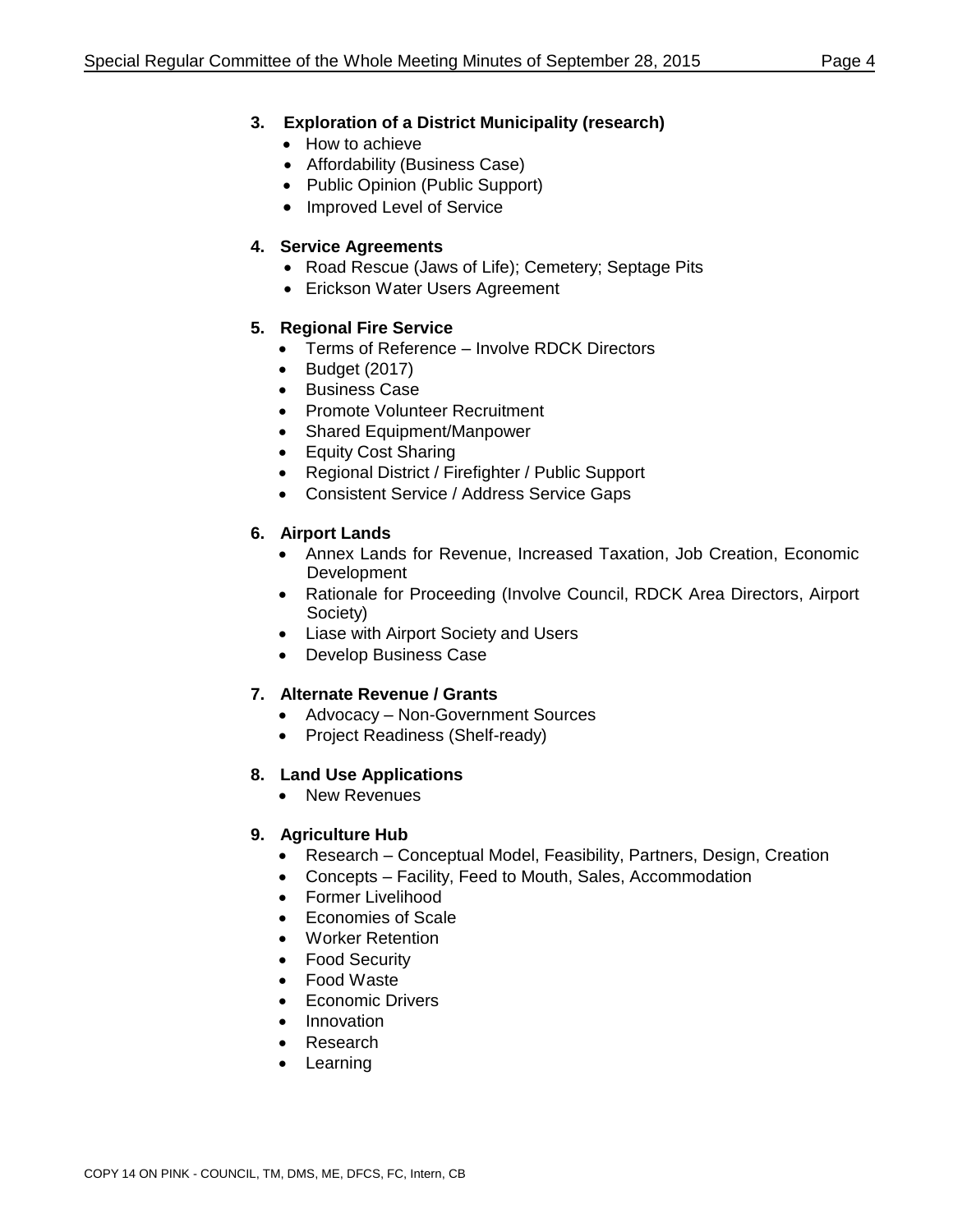#### **10. Fire Hall – Replace or Renovation**

- Needs Analysis Plan (Current or Current and Future)
- Capital Costs to Replace / Renovate
- Benefits to Replacement
- Opportunities for Cost-Sharing
- To Renovate Lot Size not Large Enough for Parking, Building Expansion, etc. – Issue with Accommodation During Renovations
- Restrictions on Current Site
- Commence Reserve Fund in Budget or Referendum
- Conceptual Design and Costs and Siting
- Public Consultation

## **11. Regional Trails – Multi-Model**

- Connect Town Trails to Regional Trails
- Transportation Master Plan Budget for 2016
- Terms of Reference for Trails Master Plan
- Budget
- Process, Public Consultation, etc.
- Support for Trails for Creston Valley Society (Advocacy)

#### **12. Budget and Associated Communication**

- Educate Taxpayers re Value for Money
- Tax Increase Consideration
- Build Confidence Through Transparency, Accountability
- Budget Process Engage Public
- Social Media / Website Simple Format and Engage Media
- Combination In-House/Contract to Message Information on Budget to Public
- Templates (GFOA Currently Preparing Template on Presentation)
- Consider Aligning 2016 Budget with Services, not Accounts
- Show Department Actual Needs vs Wants
- **RECESS** Moved by Councillor Boehmer, seconded by Councillor Unruh THAT the Special Committee of the Whole meeting recess at 5:30 p.m. and reconvene on Tuesday, September 29, 2015 at 8:30 a.m. CARRIED
- **RECONVENE** The Special Committee of the Whole meeting reconvened at 8:30 a.m. on Tuesday, September 29. 2015.
- ►**ECONOMIC READINESS** Economics 101: Retention / Expansion / Attraction Laisses Faire / Catalyst / Direct Factors (Staff Function/Society/ Sectors (Town/RDCK) Committee/Corporation) Labour **Agriculture** Infrastructure Tourism Industrial Land **Arts** and Culture Housing **Resources** Regional Reach Retail Amenities Service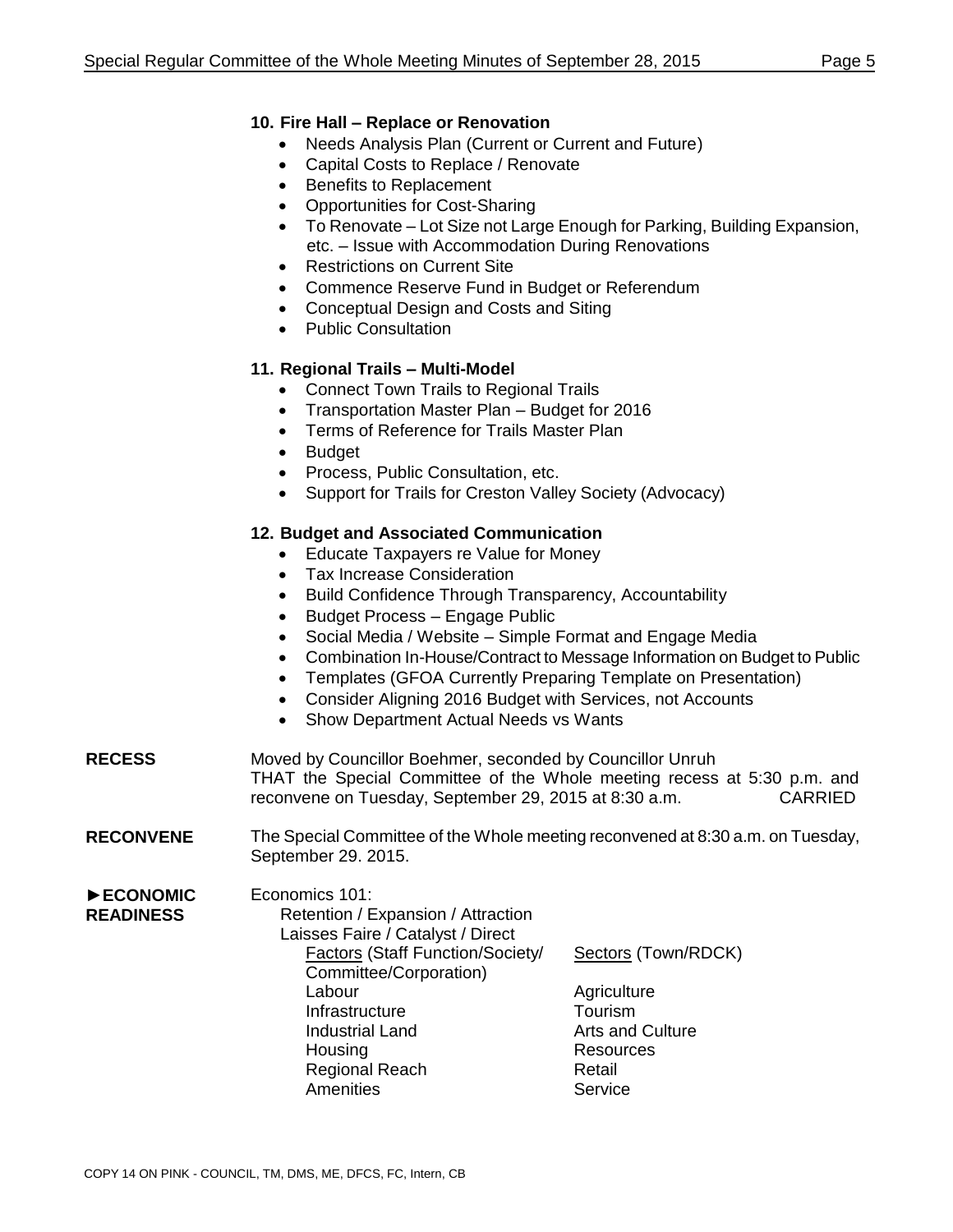Last Economic Development function was in 2010, Strategy in 2005. Need to determine the focus, who manages the function, how it is funded and the method of assessing success. Also need to determine the benefits of investing time in a strategy (success/role/direction/focus/tools). Some economic development benefits are taxes, jobs, growth. One way of determining success is buy-in from partners such as business and other government agencies.

How to develop a strategy (no boundaries on economic development):

- Council and RDCK Directors (and perhaps LKB) lead Task Force
- Partners (Business, Public, Government Agencies, etc.)
- Terms of Reference
- Funding Agreement
- Options for devising strategy are in-house, consultant, or combination
- Process workshop, report out to players (strategy) (January 2016)
- Strategy (structure, focus, resource requirements) (February 2016)
- Funding resources for function (May 2016)
- Local Service (108) Levy
- Commence function by June/July 2016

#### ►**EVENT COORDINATION** Event Coordination:

- Consider year round event coordination, including Town events
- How to improve events and better use of resources
- How to promote overall
- Coordinate / Collaborate / Communicate
- Prevent volunteer burn-out
- List of events (inventory)
- Invite organizations to joint meeting, or visit individually
- Conduct an assessment
- Develop a calendar of events
- Consider appointment of an Events Coordinator

►**EMERGENCY MANAGEMENT**

## Emergency Management Services – Fire

- Emergency Responsibility Plan (partner with RDCK) about preparedness, response, recovery (review Plan, identify function)
- Wildfire fuels mitigation
- Not meeting emergency management as a function (currently just a Plan)
- Lack of communication of Plan and function, need more working together with the RDCK and more communication

#### ►**ASSET MANAGEMENT**

## Asset Management:

- Moving forward over the past five years
- Good grasp on assets (condition and costs)
- Transition on software, could be 2016 Capital Budget item (proprietory platform but will not be updated in future)
- Build capital reserves to start to tackle asset management